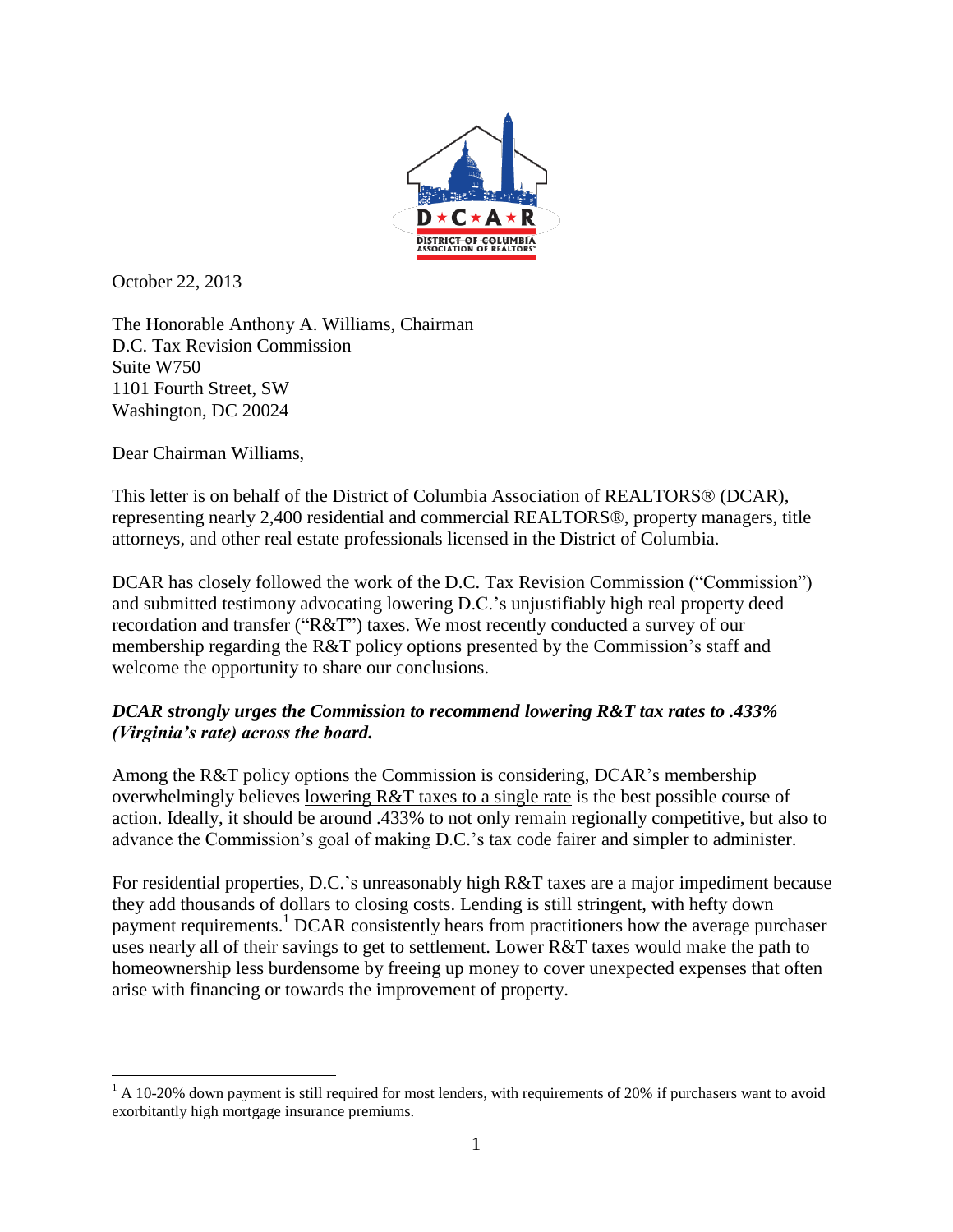In the commercial market, D.C. is already an unfavorable climate. Lower R&T taxes would serve as a simple yet highly positive signal for businesses to invest in the District. This could lead to new jobs, economic development, and add to the District's revenue stream through more productive uses.

## *DCAR strongly urges the Commission against recommending the creation of additional residential property price brackets for R&T tax rates.*

DCAR understands the Commission is reviewing an option that would create additional "progressive" housing price brackets with "marginal" R&T tax rates. While at first glance this may seem logical, upon further evaluation it would unnecessarily complicate the current tax structure. DCAR received a great deal of feedback on how two price brackets are already problematic, and a single R&T rate would be the most financially beneficial for our evolving housing market.

As economists, you will find absolutely no empirical data to suggest a nexus between the price of a property and how much it costs the District at point of sale. As Professors Green and Mulusa point out in their report, there is already a \$290 recorder of deeds fee in addition to R&T taxes to cover administrative costs. Higher priced properties should actually yield more revenue in property and income taxes, with less of a cost on social services.

Bottom line, one straightforward tax rate would be equitable and those purchasing more expensive properties would still pay a greater amount. The tax on a \$300k home at the 2.2% combined rate is approximately \$6,600, where the tax on a \$600k home at the same rate would be a \$13,200—both excessively high!

DCAR fiercely maintains this rate should be lowered to .433%, and as highlighted above, under no circumstance over  $1.1\%$ .<sup>2</sup> The 1.1% rate is already amongst the highest in the country and more than covers overhead costs for any fees associated with the administration of R&T taxes.

# *Discounting the recordation tax for first-time homebuyers with a corresponding discount for sellers repurchasing in the District is a reasonable option.*

DCAR believes incentivizing first-time homebuyers with a discounted recordation tax rate<sup>3</sup> is reasonable. As a first-time homebuyer, there are many ancillary costs associated with moving into a new home (e.g., home improvements and increased utilities). Discounted recordation taxes would free funds necessary to invest in their District homes, neighborhoods, and communities.

While a lower recordation tax for first-time homebuyers is sound policy, R&T taxes particularly have a negative impact on sellers repurchasing in the District. Such sellers incur both the transfer tax when selling their home and a recordation tax if they want to buy another property in the District. The major concern is not everyone who owns a home has equity and sellers often have to come to settlement with cash because their property values have decreased, or worse they are

 $\overline{a}$ <sup>2</sup> At the .433% combined rate, R&T taxes on a \$300k home would still be \$2,598 and \$5,196 on a \$600k home.

<sup>&</sup>lt;sup>3</sup> The recordation and transfer tax is typically not full incidence on the buyer—it is split between the buyer and the seller. It should also be reiterated, these are *upfront* costs.